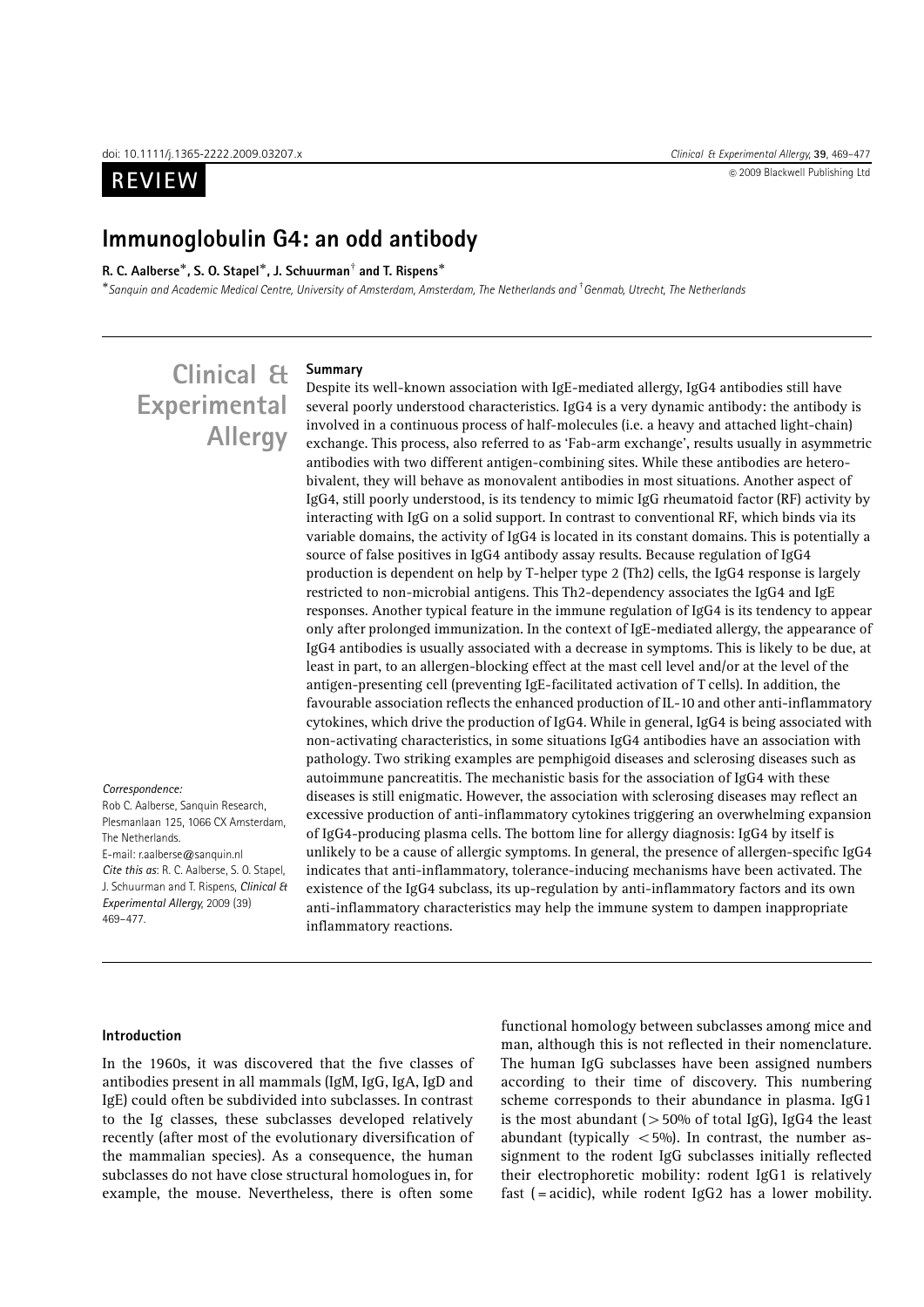Mouse IgG1 is not at all related to human IgG1, but there is some functional similarity [by way of electrophoretic mobility and T-helper type 2 (Th2) dependency] with human IgG4. Mouse IgG3 is functionally similar to human IgG2. Obviously, this is often quite confusing.

These subclasses were initially discovered as myeloma proteins and by careful analysis of sub-specificities in polyclonal class-specific antisera. A polyclonal antiserum to one Ig class does not cross-react with another Ig class, but an antibody to an Ig subclass will usually cross-react extensively with other subclasses (in the same class). However, in the early 1970s, specific reagents became available for the measurement of IgG subclasses. This resulted in the observation that types of antibody specificity were associated with particular subclasses. A striking example is that IgG antibodies to bacterial polysaccharides belong largely to the (human) IgG2 subclass. A similar association was discovered between IgG antibodies to allergens and the IgG4 subclass (in patients receiving allergen-specific immunotherapy). This was discovered independently by three groups: Devey [1] (Cambridge, UK), Stanworth (Birmingham, UK) and Van der Giessen [2] (Amsterdam, NL), who presented these results at the 2nd International Immunology Congress in Brighton (1974).

In this review we will focus on recent developments in the IgG4 field. We will discuss immunochemical and immune-regulatory peculiarities of IgG4 as well as its role in clinical conditions, with emphasis on IgE-mediated diseases.

#### Structure and dynamics

#### Non-precipitating antibody: monovalent?

At the time, few allergens had been well characterized, and even fewer were available in purified form. This made the measurement of allergen-specific IgG challenging. Extracts that were used in the IgE assay (Radio Allergo-Sorbent Test, RAST) were often found to result in high 'non-specific' responses, i.e. IgG antibodies directed to contaminating antigens present in the allergen extract, but unrelated to allergens. The specificity of the IgG antibody assay could be substantially increased by using an assay format in which the antibody was detected by its ability to cross-link a labelled fluid-phase antigen to a solid-phase antigen. However, we found that this crosslinking activity was often absent in sera with high levels of IgG4 (as measured by IgG4 RAST). Direct immunoprecipitation experiments and ultracentrifugation analyses (using 125I-labelled purified model allergens: cat serum albumin and bee venom phospholipase) confirmed that IgG4 antibodies were non-precipitating and behaved like monovalent antibodies [3].

## Immunoglobulin G4 is not really monovalent, but heterobivalent

King et al. [4] discovered an unusual feature of IgG4 that seemed to explain the monovalency of IgG4. Upon electrophoretical analysis in a non-reducing SDS gel a substantial part of IgG4 was found to lack interchain disulphide bonds and thus to be (under these denaturing conditions) a half-molecule of one heavy chain plus one light chain. This phenomenon was shown to be due to a single amino acid in the hinge, which differs between IgG1 and IgG4: a proline in IgG1 is replaced by a serine in IgG4. Mutating this serine into proline abolished the appearance of half-molecules on SDS electrophoresis [5]. However, no half-molecules were found upon size exclusion chromatography under native conditions. We addressed the structural basis for the apparent monovalency of IgG4 by producing recombinant monoclonal IgG4 antibodies to the mite allergen Der p 2 as a model allergen [6]. IgG1 antibody with the same specificity was used as a reference. In contrast to our expectation, in cross-linking assays the recombinant IgG4 antibody behaved as ordinary, bivalent IgG1 antibody. Yet, under denaturing conditions, half-molecules were present in our bivalent recombinant IgG4 as much as in (apparently monovalent) plasma-derived polyclonal IgG4 [7, 8]. We considered the possibility that the non-covalent interaction between the heavy chains was sufficiently strong to keep the two chains together, but would allow an exchange reaction among IgG4 molecules. This would fit with the observation that no half-molecules are found upon size exclusion chromatography under native conditions [7]. The exchange reaction would result in IgG4 combining two different specificities in a single molecule (see Fig. 1). We got preliminary supportive evidence from an analysis of



Fig. 1. Schematic representation of the generation of bispecific IgG4 antibodies by the exchange of half-molecules ('Fab-arm exchange'). Taken from Aalberse and Schuurman [8] with permission of the publishers.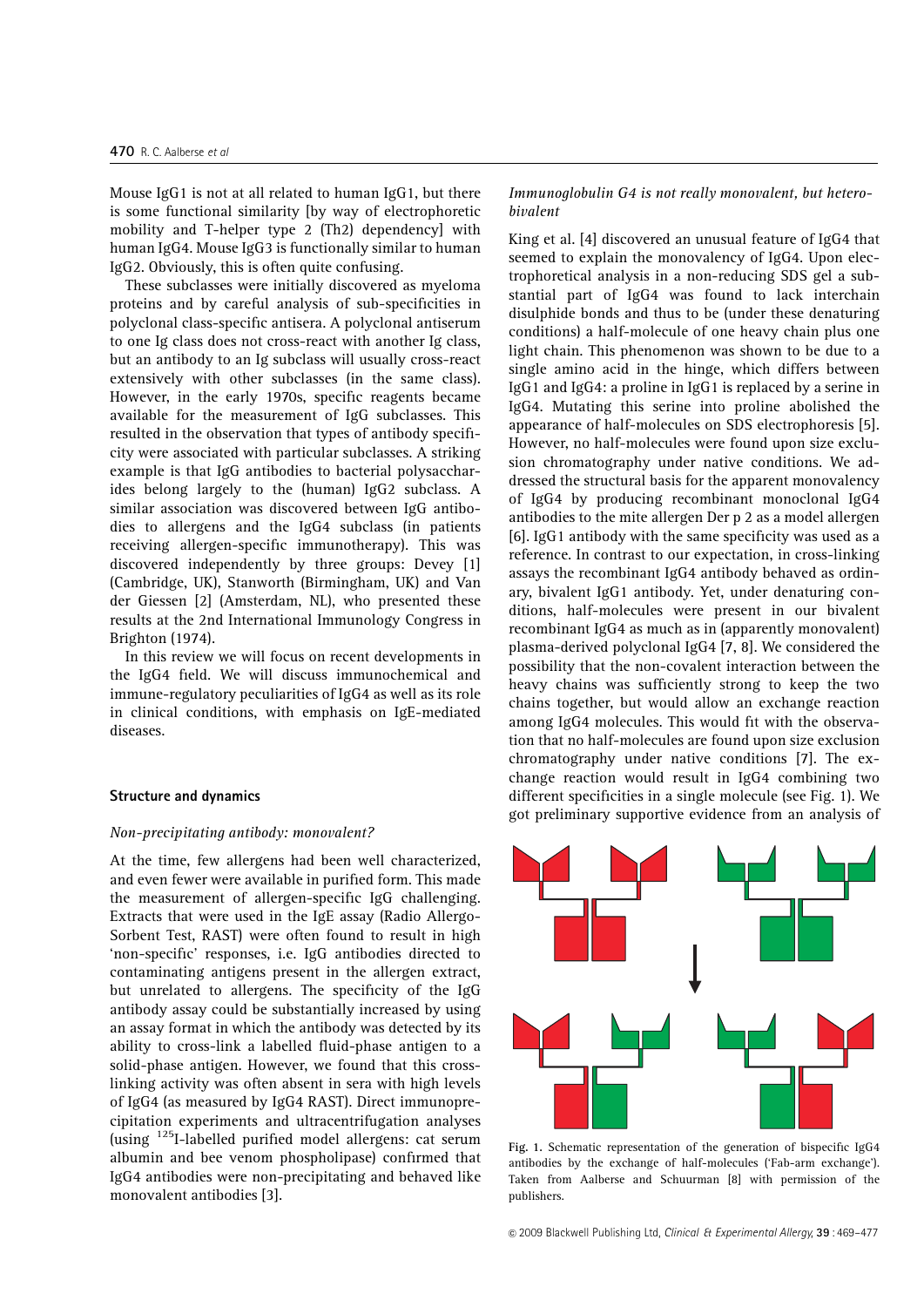IgG4 471

sera from patients who received immunotherapy with two non-cross-reactive allergens (e.g. mite and cat). In such sera we found IgG4 antibodies that were able to cross-link these two allergens, supporting the existence of bi-specific IgG4 antibodies [7]. The exchange was very prominent upon injection of a mixture of two IgG4 antibodies into mice [9]. Whereas, simply mixing two IgG4 antibodies in vitro did not result in a measurable exchange of halfmolecules, we established that the presence of a low concentration of reduced glutathione allowed this Fabarm exchange reaction to proceed in vitro. To our surprise, mutating the proline in the IgG1 hinge to its IgG4 variant did not induce exchangeability: the CH3 domain was found to be critical too. Only if the CH3 domain in IgG1 is replaced by the IgG4 equivalent, the mutated IgG1 can exchange half-molecules. It has been suggested, [10] that this exchange process is irrelevant in vivo, because we showed that (as expected) irrelevant IgG4 inhibited the generation of bi-specific activity. It should be clear, however, that all IgG4 will participate in the exchange reaction and that the process is continuously ongoing. Because of the Fab-arm exchange reaction all IgG4 is transformed from symmetric, homo-bivalent cross-linking antibodies to asymmetric, hetero-bivalent antibodies that in most situations will behave as a monovalent, noncross-linking antibody.

Generation of potentially significant levels of bi-specific antibody occurs in exceptional situations, as we have shown in our initial studies in selected patients after allergen-specific immunotherapy [7]. Theoretically, such bi-specificity might have undesirable consequences. If, for example, a patient with a pre-existing high IgG4 antibody titre to some pathogen receives a therapeutic treatment with a high dose of a recombinant IgG4 antibody to a cell surface antigen, the ensuing bi-specificity might result in targeting the pathogen to the cell in question. In most situations, the main effect of this Fab-arm exchange is the generation of monovalent, non-cross-linking (and therefore anti-inflammatory) antibodies rather than the generation of bi-specific (potentially pro-inflammatory) antibodies. Based on preliminary comparisons between recombinant (i.e. homo-bivalent) IgG4 and plasmaderived (hetero-bivalent) IgG4, it is unlikely that the interaction between IgG4 and either Fc gamma receptors or C1q is different if the antibody is homo-bivalent or hetero-bivalent.

## Interactions

Apart from the above-mentioned unusually weak interaction with its intermolecular heavy-chain partner, its interaction with the classical Fc gamma receptors as well as with C1q is weaker than for other subclasses.

There is a peculiar other side of IgG4: its tendency to interact with other Igs. This has been studied in most

detail in relation to IgG rheumatoid factor [11]. IgG4 was found to possess an intrinsic affinity for IgG coated to a solid phase. Surprisingly, this binding activity was not located in its variable domains, but in its constant domain. This Fc-binding activity is most easily demonstrated using IgG1 as the binding target. However, using labelled IgG4 it can be shown that IgG4 will also bind to coated IgG4. To further complicate the situation, IgG4 with irrelevant specificity was found to bind to IgG4 antibody (but not to the homologous IgG1 antibody) bound to its (coated) antigen (Rispens et al., manuscript in preparation). Obviously, this is a potential source of artifacts in analytical assays, not only for the measurement of bi-specific IgG4, but also for the measurement of IgG4 antibody in general. In the case of the measurement of bi-specificity of IgG4, this 'non-specific' binding was blocked by adding pooled Ig to the incubation buffer.

#### The regulation of immunoglobulin G4 production

The requirements for the class switch to IgG4 are similar to those for IgE. Both depend on IL-4/IL-13 [12–15]. Both are therefore considered to be part of the Th2 immune response. In relation to allergen-specific immunotherapy it is sometimes suggested that a switch occurs from IgE production to IgG4 production. While a B cell can switch sequentially, such a sequential switch can transform an IgG4-producing B cell into an IgE-producing B cell, but not the other way around as a consequence of the sequence order in which the genes for the isotypes are arranged on the chromosome [13–15].

One of the effects of this common dependency on Th2 cells is that antigens that induce IgE responses (i.e. allergens and nematode antigens) are also good inducers of IgG4 responses. There must be some regulatory differences before the class switch, because the occurrence of IgG4 antibodies without IgE antibodies is not uncommon (the 'modified Th2 response', see below). One type of regulation is particularly important: the effects of IL-10 and related cytokines. IL-10 interferes with the class switch [16], which affects both IgE and IgG4 production [17]. In addition, IL-10 is presumably needed to drive the differentiation of IgG4-switched B cells to IgG4-secreting plasma cells [18]. In addition to IL-10, also IL-21 has been found to increase IgG4 production in vitro [19, 20]. For a recent review of IL-21 and its pleiotropic effects on IgG and IgE production, see [21].

## The modified T-helper type 2 response

This term 'modified Th2 response' was first used in relation to the antibody response to cat allergen [22]. It refers to subjects with IgG4 antibodies, but without demonstrable IgE antibodies. As the presence of IgG4 antibodies indicates a Th2 response, the absence of IgE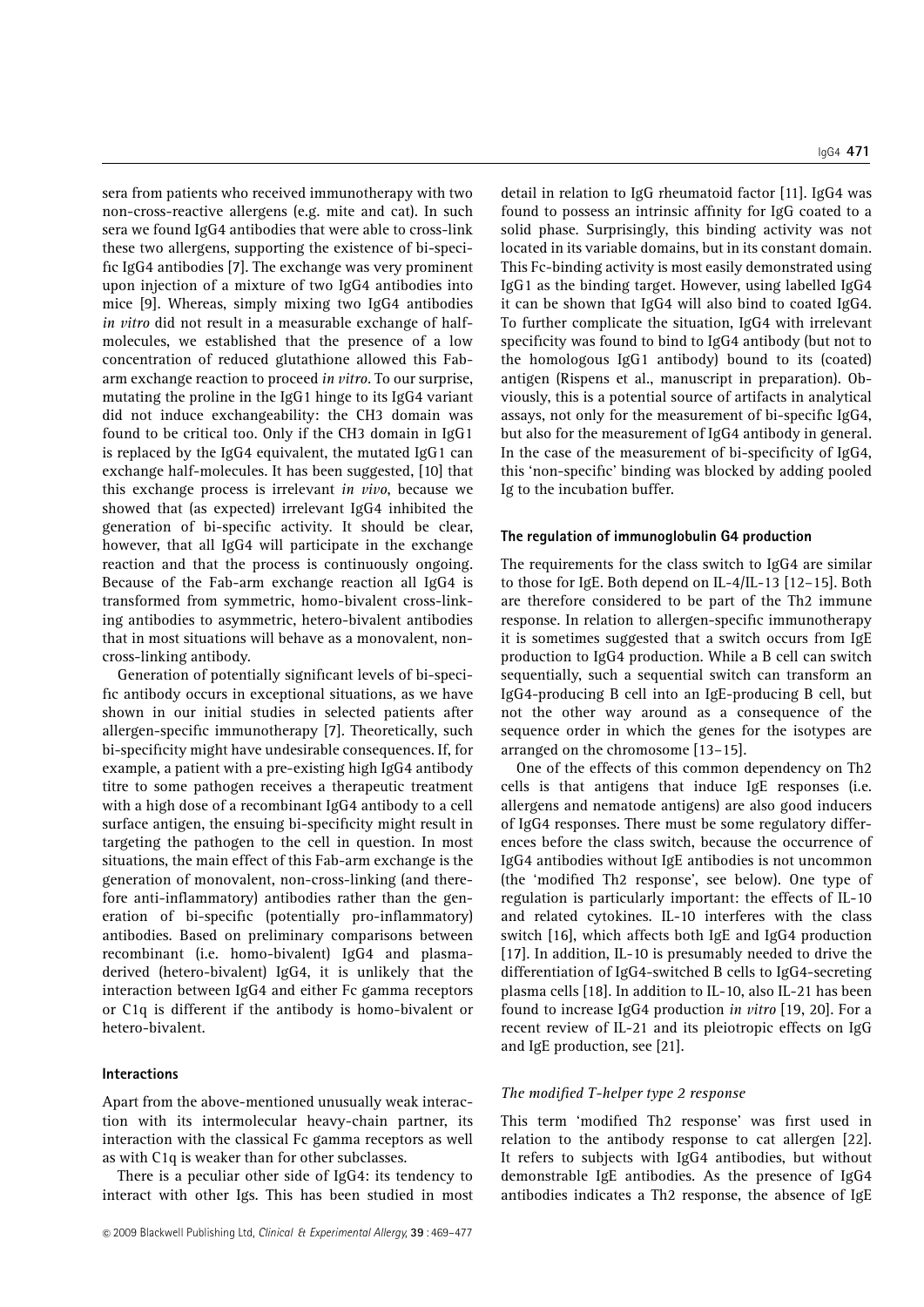antibodies is considered to be unexpected; however, this situation is in fact quite common. It is, for example, found in most beekeepers. Also occupational exposure to protein antigens, e.g. to rodent allergens in the animal house, or mammalian serum albumin in animal blood processing industry [23] usually results in this phenotype [24, 25]. Therefore, the modified Th2 response seems to be the typical, 'healthy' response to an innocuous antigen [26, 27]. It is intriguing why this type of response is not found in all situations where allergen exposure does not result in IgE production. Well-established examples of the latter type of response are grass pollen: it is strikingly rare to find IgG4 antibodies to pollen or mite allergens in the absence of IgE antibodies [28] and house dust mites [29, 30].

Remarkably, this is true not only for IgG4, but also for IgG1. The presence of high-affinity IgG antibodies (IgG1 and/or IgG4) to pollen- or mite allergens is much more common in subjects with allergen-specific IgE than in IgE-negative subjects. This difference is more marked for some allergens than for others, which suggests that not all allergens are equal. This difference among allergens becomes visible by the reactivity of these allergens in non-allergic subjects. Some allergens do not induce an IgG antibody response at all ('classical Th2 allergens', possibly synonymous to classical atopic allergens), whereas others ('modified Th2 allergens') induce an IgG (IgG1 and/or IgG4) response without IgE [31].

#### Is (human) immunoglobulin G1 indicative of T-helper 1?

Before discussing this, it may be important to recall an awkward nomenclature issue: in rodents, the prototypic Th2 IgG isotype is called IgG1.

Human IgG1 antibody responses are prominent in antimicrobial responses, which are usually driven by Th1 cells. This information has been used to argue that finding IgG1 antibodies implies the activation of a Th1 immune response. It is important to note that IgE antibodies are actually more often found in combination with IgG1 antibodies than with IgG4 antibodies; the association between IgE and IgG4 becomes strong only after allergen-specific immunotherapy (sIT). Assuming that IgE is largely produced in situations of strong Th2 polarization (which suppresses Th1 responses), it would be unexpected if the IgE-associated IgG1 production would fully depend on Th1 activation. This is supported by in vitro data showing that not only Th1 cytokines, but also Th2 cytokines can drive (human) IgG1 responses [32–34].

#### Chronic exposure

A noticeable aspect of the IgG4 response is its slow manifestation of IgG4 antibodies. It usually takes many months of repeated antigen exposure before IgG4



Fig. 2. Analysis of the IgG antibody levels in five serum samples from one subject taken at the indicated time-points during subcutaneous immunotherapy with grass pollen extract  $(P.$  pratense). The sera were provided by Dr S. Durham. IgG (total) and IgG4 levels were measured using Sepharose-coupled protein G and Sepharose-coupled anti-IgG4. Antibodies were detected with <sup>125</sup>I-labelled purified Phl p 5 allergen. The data were converted to arbitrary units. The IgG123 value was calculated as the difference between the units for IgG (total) and IgG4. Note the slow increase not only in the absolute IgG4 antibody level, but also in the level relative to the IgG (total) antibody level.

responses become prominent. This is illustrated by the sequential analysis of sera from novice bee-keepers [35] and analysis of sequential samples from patients that received subcutaneous sIT shows the same pattern. It is likely that production of sufficient IL-10 (and/or IL-21?) is a rate-limiting step.

Data to show the relatively slow production of allergenspecific IgG4 are being illustrated in Fig. 2. For the assays serum is being incubated with an IgG-binding solid phase. After washing, <sup>125</sup>I-labelled-purified allergen is added and binding of radioactivity is measured. For total IgG binding we use Sepharose-coupled protein-A (which binds all IgG subclasses but IgG3, which does not contribute noticeably) or protein-G (which binds all IgG subclasses). For IgG4, Sepharose-coupled monoclonal anti-IgG4 is used. In this protocol, the IgG4 reactivity can be expressed as percentage of IgG (total). In Fig. 2 the allergen-specific IgG results are shown from a patient receiving sIT. This patient shows the characteristic pattern: not only the absolute level of specific IgG4 increases, but also the relative contribution of IgG4 antibody to total IgG antibody, in this case from 5% to 75%.

#### Immunoglobulin G4 responses in infancy

The total IgG4 levels are low in infancy. Total IgG4 is similar in its kinetics to IgG2 and IgA. This presumably reflects a dependency on the maturity of accessory cells (macrophages, dendritic cells, etc.), which are important producers of IL-10. Moreover, some of the IL-10 effects are mediated via such accessory cells [16].

This slow kinetics of IgG4-expressing cells is also reflected in IgG4-specific antibody levels. The IgG4/IgG1 ratio of antibodies to common foods is lower in infancy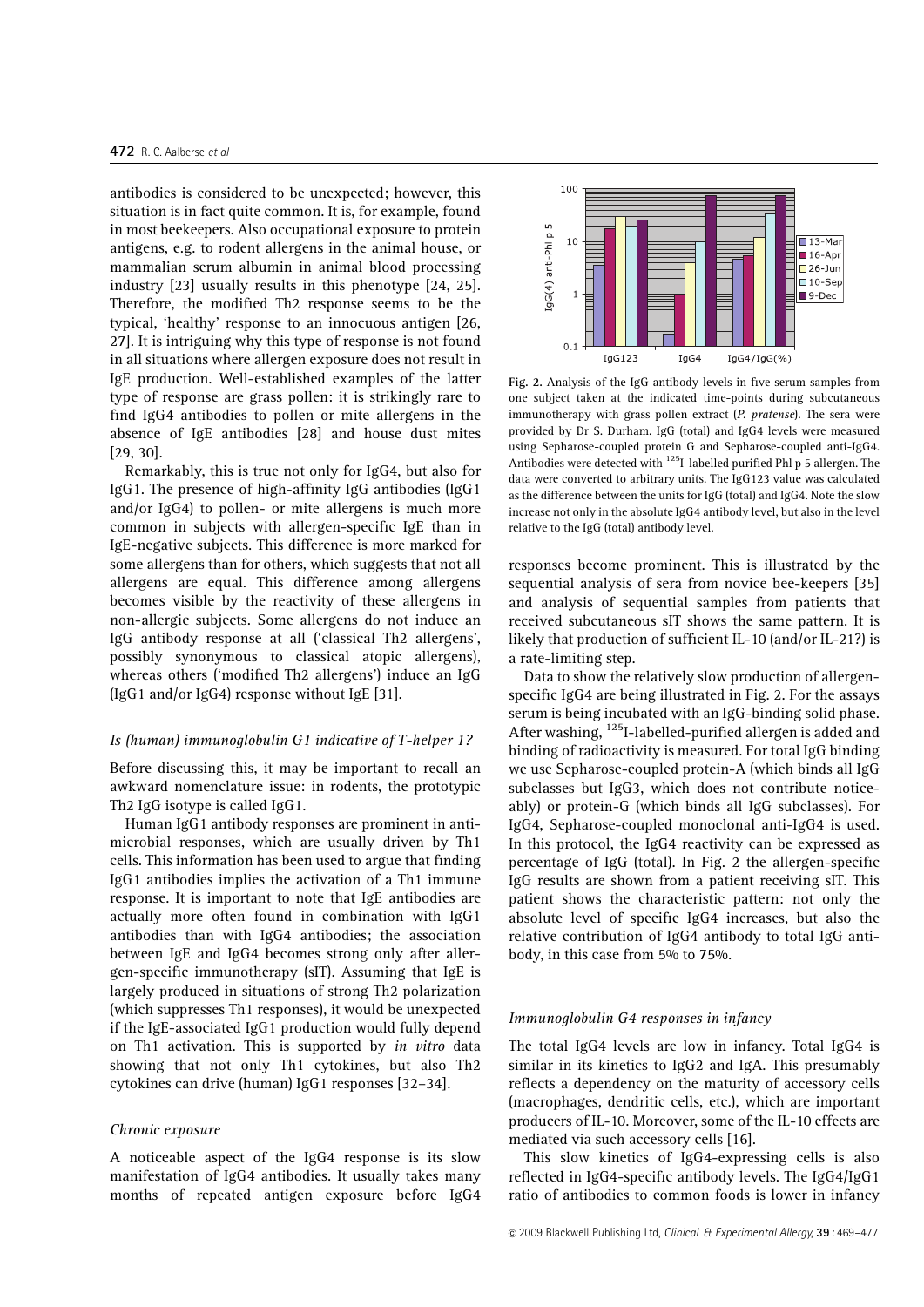

Fig. 3. IgG1 (a) and IgG4 (b) antibodies to milk, banana and egg in nonselected children of five age groups. Age group 0:  $3-13$  months,  $N=21$ ; group 1: 13-36 months,  $N = 44$ ; group 2: 37-60 months,  $N = 47$ ; group 3: 61–96 months,  $N = 53$ ; group 4: 97–168 months,  $N = 48$ . The results are shown as box plots with 10, 25, 50, 75 and 90 percentiles, with a standard error for the 50 percentile indicated by the wedged shape. Data from Aalberse [31].

than in adolescence. This shift in IgG4/IgG1 antibody may be related to the chronic stimulation requirement for IgG4 production, as discussed before. This shift to IgG4 is, however, only partially due to an earlier appearance of IgG1 antibodies, it also reflects an earlier decline of IgG1 antibodies [36] as shown in Fig. 3.

#### Clinic

IgG4 is associated with several clinical conditions. Some of these associations suggest a protective effect, such as in allergen-specific immunotherapy, tolerance induction after food avoidance [37] and protection from allergic effects during parasitosis [38, 39]. In a few situations, the IgG4 is associated with a pathogenic effect, such as pemphigoid diseases, the sclerosis-associated hyper-IgG4 syndrome and IgE-negative allergies, which will be discussed below. In most situations, IgG4 antibodies are presumably innocent bystanders, appearing as a outcome of chronic exposure to non-microbial antigens. A practical application of IgG4 antibody assays is bio-monitoring of occupational exposure, e.g. in animal house workers [24, 25]. Furthermore, IgG4 antibodies are also prominent in the response to therapeutic proteins such as clotting factor VIII [40–42] and therapeutic antibodies such as infliximab (Remicade) [43]. In these situations the IgG4 responses are undesirable, because they decrease the therapeutic efficacy of the treatment.

## Association of immunoglobulin G4 with immunoglobulin E-related allergy

The association between IgG4 and IgE-related allergy should not come as a surprise. As already mentioned before, both IgE and IgG4 require help by Th2 cells. So, all IgE-inducing allergens are also efficient IgG4 inducers. The reverse may also be true, but there seems to be at least one notable exception: BanLec1, a lectin from banana, is one of the most potent IgG4-inducing proteins [44], but is a minor allergen at best. We considered the possibility that this IgG4 binding activity was due to binding of the lectin to sugars on IgG4 rather than to a true antigen–antibody interaction, but the binding persisted even if the sugarbinding activity of the lectin was blocked with the appropriate sugar.

The possible involvement of IgG4 antibodies as a pathogenic factor in IgE-independent food-related disorders is still a not fully resolved issue. In a recent EAACI Task Force Report it is concluded that 'food-specific IgG4 does not indicate (imminent) food allergy or intolerance, but rather a physiological response of the immune system after exposition to food components' [45]. A major problem is the paucity of well-designed clinical studies. Another problem is the wide range of antibody levels in apparently healthy subjects.

The relation between allergen-specific IgG4 and beneficial effects of sIT are still a matter of some dispute. While it is well accepted that most patients who have been successfully treated by conventional sIT will have high levels of allergen-specific IgG4, there are exceptions to the association. More importantly, an association obviously does not prove causality. Symptom relief could be induced by protective cytokines, such as IL-10, which is known to stimulate the production of IgG4 antibodies [46]. The Durham group showed that the increased IL-10 production preceded both the clinical improvement and the IgG4 antibody production. Furthermore, data from the same group suggest that the clinical benefit of the treatment upon treatment withdrawal is maintained better than the allergen-specific IgG4 level. Statistical evaluations are hampered by the low number of treatment failures without confounding additional sensitivities, as well as the lack of accurate information on the complex dose–response relation between IgG4 levels, sensitization levels and symptoms. It would, obviously, be interesting to have a passive immunization option with human IgG4 antibodies as proof of principle. The only such study we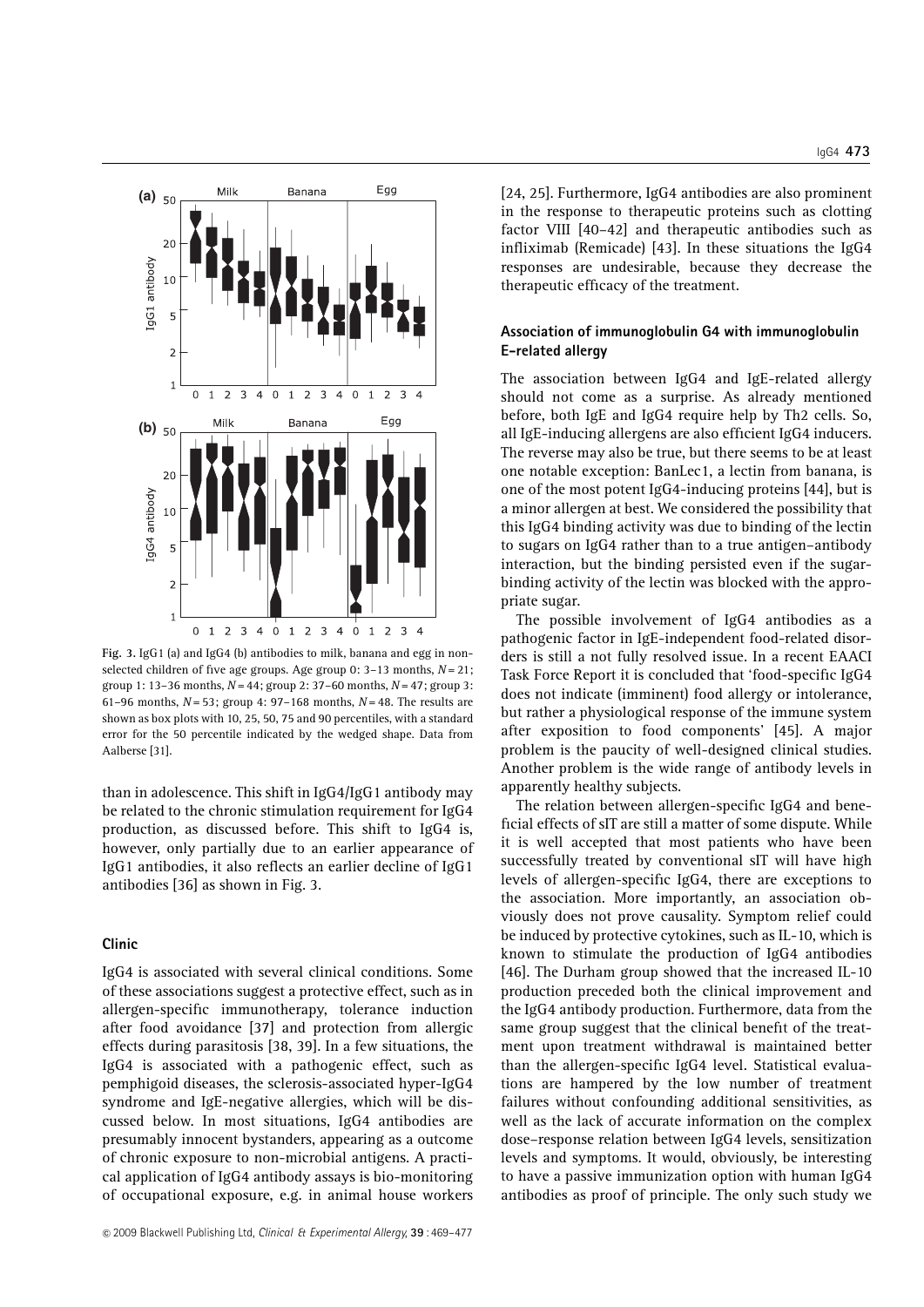know of is by Lessof et al. [47] in the bee venom system, in which subjects with venom allergy were treated with Igs derived from pooled beekeeper plasma (presumably rich in IgG4 antibodies) and subsequently sting challenged. This study showed protection however. Unfortunately, no IgG4 antibody levels were measured to correlate IgG4 to the protective effect.

The measurement of allergen-specific IgG4 during follow-up of sIT is useful as a marker of the adequacy of the allergen vaccination regime on a per-patient basis. If the vaccination results in a substantial rise (typically 10–100-fold) in allergen-specific IgG4, it does not make sense to increase the dose and if no substantial increase is found, a change in vaccination protocol might be warranted. This holds for conventional sIT and is not meant to imply that other forms of treatment that do not increase allergen-specific IgG4 are necessarily inefficient. A more informative parameter is the measurement of the ratio of IgG4 to total IgG. As was mentioned before, IgG4 antibodies are produced largely after prolonged immunization. The early antibody response during immunotherapy is predominantly IgG1. This shift from IgG1 to IgG4 can be expressed as IgG4/IgGtotal ratio. An increase in this ratio from  $\langle 20\%$  to  $> 80\%$  is typical for successful conventional sIT [46, 48].

The measurement of IgG antibodies to allergens is not without pitfalls. This is particularly true for the isotypes that are not so markedly dependent on IL-4. For these non-IgG4 isotypes it is important to appreciate that their production is largely driven by microbial antigens, with much less stringent T cell control. This often results in antibodies with lower affinity and specificity. This strongly argues against the use of whole allergen extracts for allergen-specific IgG assays, particularly because sIT is also performed (for the time being, at least) with whole allergen extracts rather than with purified allergens. To ensure that the results of the IgG assays reflect levels of IgG-specific for allergens rather than for contaminating antigens in the allergen extract, the use of purified allergens is essential. To minimize the contribution of low-affinity antibodies to the assay result, we prefer to use purified  $125$ I-labelled allergens for the IgG assay rather than allergen extracts coupled to a solid phase, as specified before [46, 48].

#### Immunoglobulin G4-associated non-allergic diseases

IgG4 is generally considered to be a benign, non-pathogenic antibody. It is inefficient in activating potentially dangerous effector systems due to its low affinity for C1q and the classical Fc $\gamma$ -receptors. Furthermore, its effective monovalency prevents the formation of large immune complexes, which might otherwise become problematic under conditions of chronic antigenic stimulation. In a mouse model of myasthenia gravis IgG4 was protective

due to its acquired monovalency (as a result of Fab-arm exchange) by competition with a pathogenic IgG1 antibody [9]. However, IgG4 has been found to be closely associated with pathogenicity in two groups of diseases (both without an obvious relation to allergy). In one, IgG4 antibody has actually been demonstrated to transfer disease. In the other, it is more likely that IgG4 is a consequence rather than the cause of the disease.

#### Pemphigus [49]

IgG4 auto-antibodies from patients with pemphigus and mucous membrane pemphigoid cause intra-epithelial blisters just by binding to their target antigen in the desmosome, resulting in blister induction independent of complement- and leucocyte activation [50]. IgG4 antibodies purified from patients with an endemic form of pemphigus foliaceus have been shown to be pathogenic in mice [51]. A monoclonal IgG4 antibody cloned from a patient with pemphigus-induced acantholysis when injected into neonatal mice [52].

Also in sub-epidermal blistering diseases such as bullous pemphigoid, purified IgG4 auto-antibodies were shown to induce dermal–epidermal separation in an exvivo skin model [53]. In this model, which is leucocyte dependent, IgG1 is more active than IgG4.

#### Sclerosing autoimmune pancreatitis [54]

A condition known as retroperitoneal fibrosis is characterized by multifocal fibrosclerosis. A well-studied example is autoimmune pancreatitis (see Neild et al. [54] for examples of related diseases in other organs). This is usually accompanied by infiltrates of plasma cells, of which often a large fraction produces IgG4. This expansion of IgG4-secreting plasma cells can be so intense that a marked increase (often more than 10-fold) in plasma total IgG4 is found. This may result in a tissue mass that can be mistaken for a tumour. This condition has to be considered if a pancreas tumour is suspected and a characteristic feature is its sensitivity to corticosteroid treatment.

The pathogenesis of this condition is still a matter of debate. However, in view of the IgG4-promoting effects of anti-inflammatory cytokines, it is tempting to assume that some initial trigger activates a fibrotic process, including the enhanced production of TGF and IL-10. These cytokines subsequently generate a local environment that attracts IgG4-committed B cells and promotes the generation and maintenance of IgG4-producing plasma cells.

#### Conclusion

IgG4 antibodies are odd, both in the sense of appearing one handed, but also in the sense of having peculiar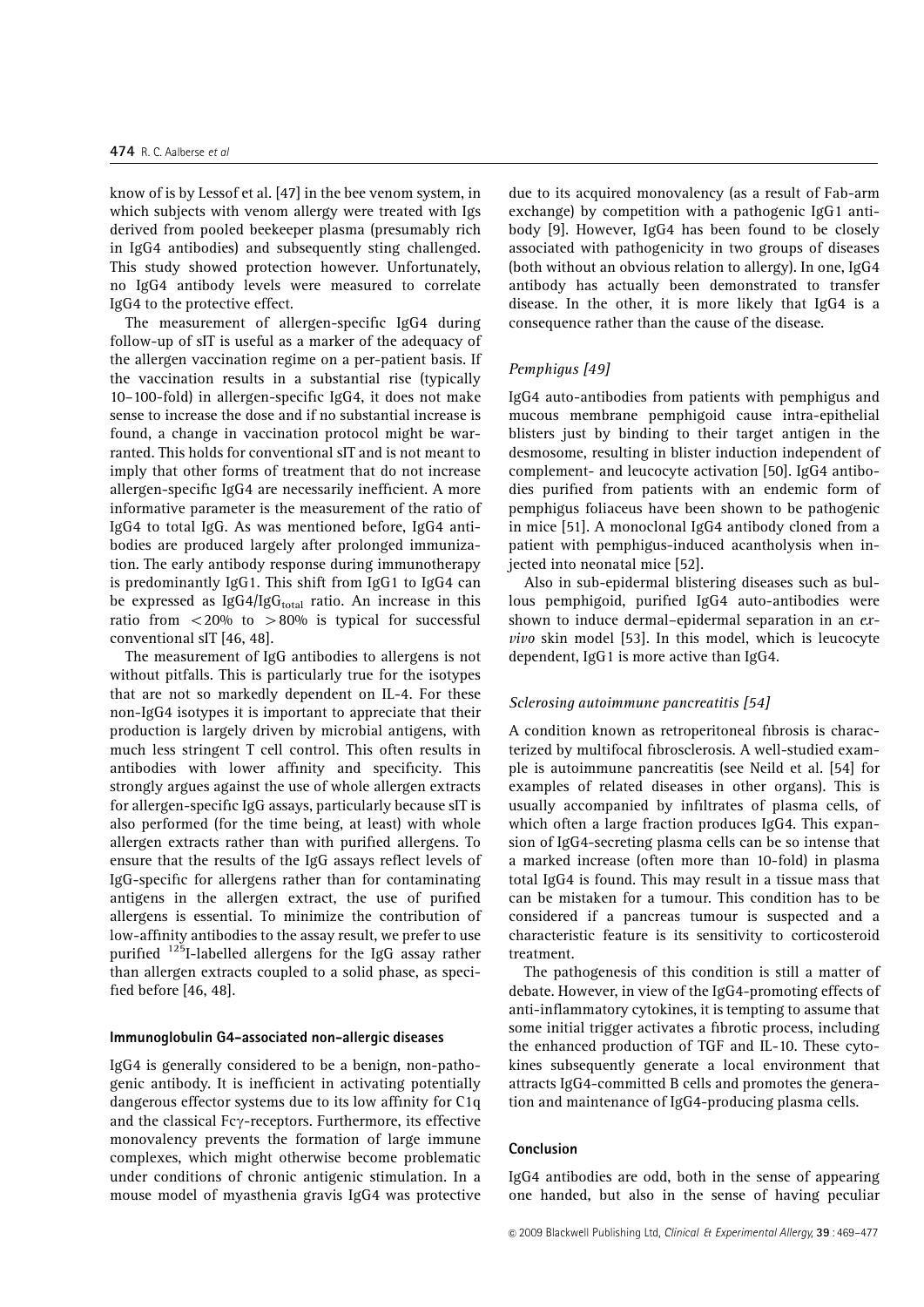properties and appearances. In the context of allergy, IgG4 antibodies are puzzling because of their ambiguous association with allergic symptoms. The association with symptoms largely reflects the connection with IgE: antigens that induce IgE antibodies are good inducers of IgG4 antibodies. Even though there are IgG4-positive 'allergic' patients with little or no specific IgE, there is no solid evidence that their symptoms are caused by these IgG4 antibodies. Moreover, there is no plausible mechanism that would lead to activation of mast cells or basophils by the interaction of allergen-specific IgG4 and its allergen. Attempts to sensitize human basophils with allergenspecific IgG4 for antigen-induced histamine release failed [55–57] and it is important to stress that high levels of IgG4 antibodies (e.g. to foods or insect venom) are found in many symptom-free subjects.

The association of IgG4 with lack of symptoms has at least two (mutually non-exclusive) explanations: (1) blocking antibody and (2) marker of tolerance induction. The blocking antibody feature is likely to work in two ways. The classical mechanism is competition for allergen between the IgG4 antibody and mast cell-bound IgE antibody, possibly in conjunction with activation of a negative-signalling pathway via  $Fc\gamma RIIb$  receptor [58] (but, as expected from its low-affinity for this receptor, our results with chimeric IgG4 antibodies do not support such a negative-signalling contribution [59]). The other mechanism is related to the process known as IgE-facilitated allergen presentation [46, 60–62]. In the presence of antigen-presenting cells (APCs) with an IgE receptor, IgE antibody has been found to substantially lower the allergen dose needed to activate T cells via the APC. In the presence of IgG4 antibody, this IgE-facilitation is prevented (again because of competition between IgE and IgG4). This results in a diminished sensitivity of T cells and thus in a suppression of the late-phase reaction. It goes without saying that IgG4 must be able to compete with IgE in order to be protective.

Besides, IgG4 is a marker of tolerance induction. It is clearly not a perfect marker, because the levels in symptomatic patients are often higher than in symptom-free patients. However, in contrast to measurements at a single point in time, IgG4 antibody measurements may be particularly valuable in follow-up studies, where a substantial increase in IgG4 antibody [and particularly in the IgG4/IgG(total) antibody ratio] as a much more robust indicator of the activation of tolerance-inducing mechanisms.

### Acknowledgements

We would like to acknowledge the contributions of Dr Marijn van der Neut, Dr Stephen Durham, Dr Peter Calkhoven and Henk De Vrieze. Dr Albert van Toorenenbergen alerted us to the IgG4–pancreatitis connection.

## References

- 1 Devey ME, Wilson DV, Wheeler AW. The IgG subclasses of antibodies to grass pollen allergens produced in hay fever patients during hyposensitization. Clin Allergy 1976; 6:227–36.
- 2 Van der Giessen M, Homan WL, Van Kernebeek G, Aalberse RC, Dieges PH. Subclass typing of IgG antibodies formed by grasspollen-allergic patients during immunotherapy. Int Arch Allergy Appl Immunol 1976; 50:625–40.
- 3 Van der Zee JS, Van Swieten P, Aalberse RC. Serologic aspects of IgG4 antibodies. II. IgG4 antibodies form small, nonprecipitating immune complexes due to functional monovalency. J Immunol 1986; 137:3566–71.
- 4 King DJ, Adair JR, Angal S et al. Expression, purification and characterization of a mouse–human chimeric antibody and chimeric Fab' fragment. Biochem J 1992; 281:317–23.
- 5 Angal S, King DJ, Bodmer MW et al. A single amino acid substitution abolishes the heterogeneity of chimeric mouse/human (IgG4) antibody. Mol Immunol 1993; 30:105–8.
- 6 Schuurman J, Perdok GJ, Mueller GA et al. Mouse/human chimeric IgG1 and IgG4 antibodies directed to the house dust mite allergen Der p 2: use in quantification of allergen specific IgG. Clin Exp Allergy 1997; 27:1095–102.
- 7 Schuurman J, Van Ree R, Perdok GJ, Van Doorn HR, Tan KY, Aalberse RC. Normal human immunoglobulin G4 is bispecific: it has two different antigen-combining sites. Immunology 1999; 97:693–8.
- 8 Aalberse RC, Schuurman J. IgG4 breaking the rules. Immunology 2002; 105:9–19.
- 9 van der Neut KM, Schuurman J, Losen M et al. Anti-inflammatory activity of human IgG4 antibodies by dynamic Fab arm exchange. Science 2007; 317:1554–7.
- 10 Flicker S, Steinberger P, Eibensteiner PB, Lebecque S, Kraft D, Valenta R. Molecular characterization of a human immunoglobulin G4 antibody specific for the major birch pollen allergen, Bet v 1. Clin Exp Allergy 2008; 38:365–73.
- 11 Zack DJ, Stempniak M, Wong AL, Weisbart RH. Localization of an Fc-binding reactivity to the constant region of human IgG4. Implications for the pathogenesis of rheumatoid arthritis. J Immunol 1995; 155:5057–63.
- 12 Punnonen J, Aversa G, Cocks BG et al. Interleukin 13 induces interleukin 4-independent IgG4 and IgE synthesis and CD23 expression by human B cells. Proc Natl Acad Sci USA 1993; 90:3730–4.
- 13 Jabara HH, Loh R, Ramesh N, Vercelli D, Geha RS. Sequential switching from mu to epsilon via gamma 4 in human B cells stimulated with IL-4 and hydrocortisone. J Immunol 1993; 151:4528–33.
- 14 Vercelli D, De Monte L, Monticelli S, Di Bartolo C, Agresti A. To E or not to E? Can an IL-4-induced B cell choose between IgE and IgG4? Int Arch Allergy Immunol 1998; 116:1–4.
- 15 Agresti A, Vercelli D. Analysis of gamma4 germline transcription in human B cells. Int Arch Allergy Immunol 1999; 118:279–81.
- 16 Punnonen J, De Waal M, Van Vlasselaer P, Gauchat JF, De Vries JE. IL-10 and viral IL-10 prevent IL-4-induced IgE synthesis by inhibiting the accessory cell function of monocytes. J Immunol 1993; 151:1280–9.
- 17 Meiler F, Klunker S, Zimmermann M, Akdis CA, Akdis M. Distinct regulation of IgE, IgG4 and IgA by T regulatory cells and toll-like receptors. Allergy 2008; 63:1455–63.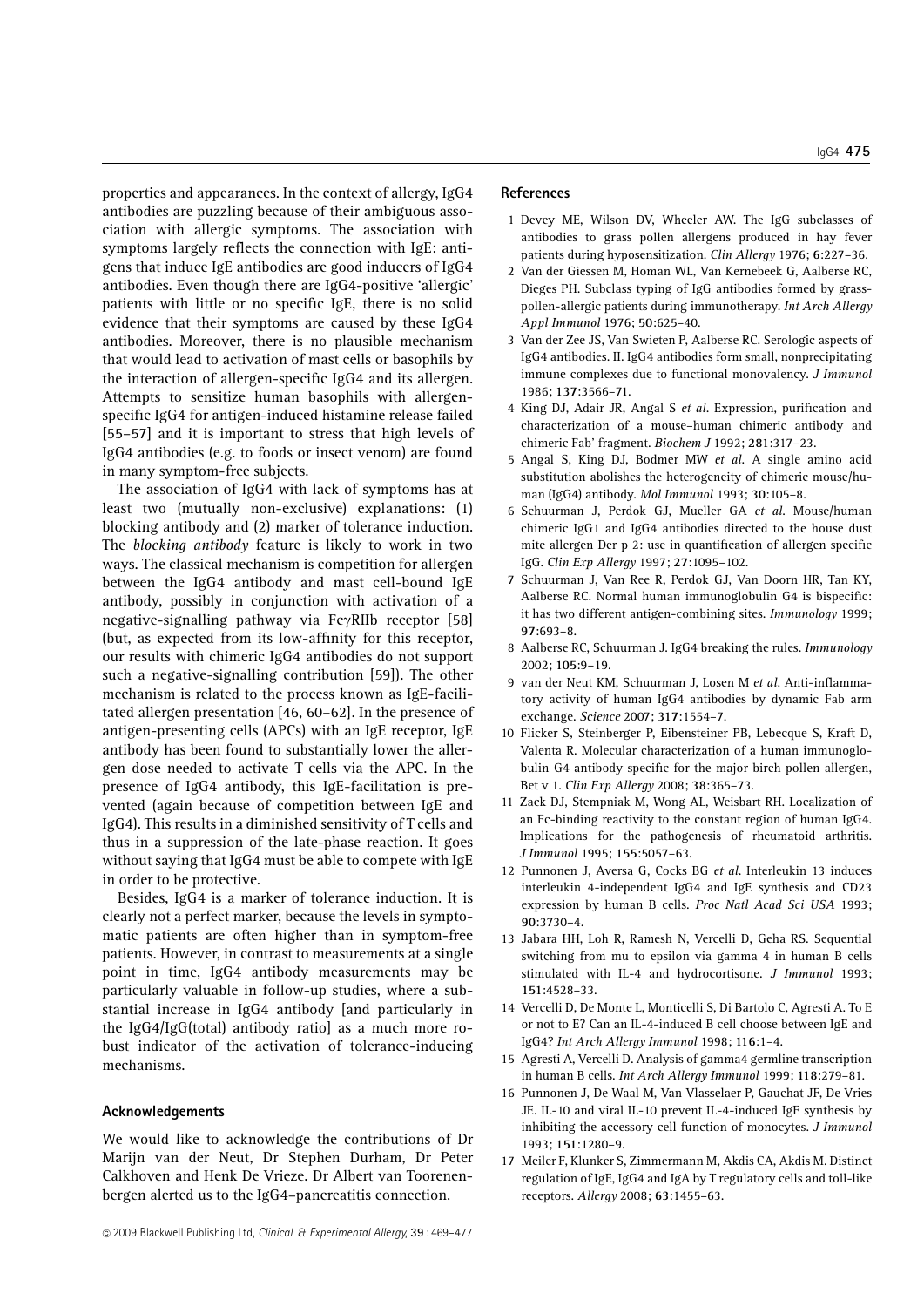- 18 Satoguina JS, Weyand E, Larbi J, Hoerauf A. T regulatory-1 cells induce IgG4 production by B cells: role of IL-10. J Immunol 2005; 174:4718–26.
- 19 Wood N, Bourque K, Donaldson DD et al. IL-21 effects on human IgE production in response to IL-4 or IL-13. Cell Immunol 2004; 231:133–45.
- 20 Avery DT, Bryant VL, Ma CS, de Waal MR, Tangye SG. IL-21 induced isotype switching to IgG and IgA by human naive B cells is differentially regulated by IL-4. J Immunol 2008; 181: 1767–79.
- 21 Ettinger R, Kuchen S, Lipsky PE. The role of IL-21 in regulating B-cell function in health and disease. Immunol Rev 2008; 223:60–86.
- 22 Platts-Mills T, Vaughan J, Squillace S, Woodfolk J, Sporik R. Sensitisation, asthma, and a modified Th2 response in children exposed to cat allergen: a population-based cross-sectional study. Lancet 2001; 357:752–6.
- 23 Krop EJ, Stapel SO, de Vrieze H, Van der Zee JS. Immunoglobulin E and G4 antibody responses in occupational airway exposure to bovine and porcine plasma proteins. Int Arch Allergy Immunol 2006; 139:237–44.
- 24 Matsui EC, Diette GB, Krop EJ et al. Mouse allergen-specific immunoglobulin G and immunoglobulin G4 and allergic symptoms in immunoglobulin E-sensitized laboratory animal workers. Clin Exp Allergy 2005; 35:1347–53.
- 25 Krop EJ, Matsui EC, Sharrow SD et al. Recombinant major urinary proteins of the mouse in specific IgE and IgG testing. Int Arch Allergy Immunol 2007; 144:296–304.
- 26 Akdis M. Healthy immune response to allergens: T regulatory cells and more. Curr Opin Immunol 2006; 18:738–44.
- 27 Akdis CA, Blaser K. Role of IL-10 in allergen-specific immunotherapy and normal response to allergens. Microbes Infect 2001; 3:891–8.
- 28 Platts-Mills TA. Local production of IgG, IgA and IgE antibodies in grass pollen hay fever. J Immunol 1979; 122:2218–25.
- 29 Chapman MD, Platts-Mills TAE. Measurement of IgG, IgA and IgE antibodies to Dermatophagoides pteronyssinus by antigenbinding assay, using a partially purified fraction of mite extract (F4P1). Clin Exp Immunol 1978; 34:126–36.
- 30 Thomas WR, Hales BJ. T and B cell responses to HDM allergens and antigens. Immunol Res 2007; 37:187–99.
- 31 Aalberse RC. Structural features of allergenic molecules. Chem Immunol Allergy 2006; 91:134–46.
- 32 Kotowicz K, Callard RE. Human immunoglobulin class and IgG subclass regulation: dual action of interleukin-4. Eur J Immunol 1993; 23:2250–6.
- 33 Fujieda S, Zhang K, Saxon A. IL-4 plus CD40 monoclonal antibody induces human B cells gamma subclass-specific isotype switch: switching to gamma 1, gamma 3, and gamma 4, but not gamma 2. J Immunol 1995; 155:2318–28.
- 34 Fear DJ, McCloskey N, O'Connor B, Felsenfeld G, Gould HJ. Transcription of Ig germline genes in single human B cells and the role of cytokines in isotype determination. J Immunol 2004; 173:4529–38.
- 35 Aalberse RC, Van der Gaag R, Van Leeuwen J. Serologic aspects of IgG4 antibodies. I. Prolonged immunization results in an IgG4-restricted response. J Immunol 1983; 130:722–6.
- 36 Calkhoven PG, Aalbers M, Koshte VL et al. Relation between IgG1 and IgG4 antibodies to foods and the development of IgE

antibodies to inhalant allergens. I. Establishment of a scoring system for the overall food responsiveness and its application to 213 unselected children. Clin Exp Allergy 1991; 21:91–8.

- 37 Ruiter B, Knol EF, Van Neerven RJ et al. Maintenance of tolerance to cow's milk in atopic individuals is characterized by high levels of specific immunoglobulin G4. Clin Exp Allergy 2007; 37:1103–10.
- 38 Hussain R, Poindexter RW, Ottesen EA. Control of allergic reactivity in human filariasis: predominant localization of blocking antibody to the IgG4 subclass. J Immunol 1992; 148:2731–7.
- 39 Yazdanbakhsh M, van den Biggelaar A, Maizels RM. Th2 responses without atopy: immunoregulation in chronic helminth infections and reduced allergic disease. Trends Immunol 2001; 22:372–7.
- 40 Andersen BR, Terry WD. Gamma G4-globulin antibody causing inhibition of clotting factor VIII. Nature 1968; 217:174–5.
- 41 Reding MT, Lei S, Lei H, Green D, Gill J, Conti-Fine BM. Distribution of Th1- and Th2-induced anti-factor VIII IgG subclasses in congenital and acquired hemophilia patients. Thromb Haemost 2002; 88:568–75.
- 42 van Helden PM, Van den Berg HM, Gouw SC et al. IgG subclasses of anti-FVIII antibodies during immune tolerance induction in patients with hemophilia A. Br J Haematol 2008; 142:644–52.
- 43 Wouters D, Stapel S, Vis M et al. Human antichimeric antibodies to infliximab and infusion-related allergic reactions in patients with rheumatoid arthritis. Allergy Clin Immunol Int 2007; (Suppl. 2):198–200.
- 44 Koshte VL, Aalbers M, Calkhoven PG, Aalberse RC. The potent IgG4-inducing antigen in banana is a mannose-binding lectin, BanLec-I. Int Arch Allergy Appl Immunol 1992; 97: 17–24.
- 45 Stapel SO, Asero R, Ballmer-Weber BK et al. Testing for IgG4 against foods is not recommended as a diagnostic tool: EAACI task force report. Allergy 2008; 63:793-6.
- 46 Nouri-Aria KT, Wachholz PA, Francis JN et al. Grass pollen immunotherapy induces mucosal and peripheral IL-10 responses and blocking IgG activity. J Immunol 2004; 172:3252–9.
- 47 Lessof MH, Sobotka AK, Lichtenstein LM. Effects of passive antibody in bee venom anaphylaxis. Johns Hopkins Med J 1978; 142:1–7.
- 48 Aalberse RC, Dieges PH, Knul-Bretlova V, Vooren P, Aalbers M, Van Leeuwen J. IgG4 as a blocking antibody. In: Halpern GM, ed. Clinical reviews in allergy, Vol. 1. New York: Elsevier Biomedical, 1983; 289–302.
- 49 Sitaru C, Mihai S, Zillikens D. The relevance of the IgG subclass of autoantibodies for blister induction in autoimmune bullous skin diseases. Arch Dermatol Res 2007; 299:1–8.
- 50 Sitaru C, Zillikens D. Mechanisms of blister induction by autoantibodies. Exp Dermatol 2005; 14:861–75.
- 51 Rock B, Martins CR, Theofilopoulos AN et al. The pathogenic effect of IgG4 autoantibodies in endemic pemphigus foliaceus (Fogo selvagem). N Engl J Med 1989; 320:1463–9.
- 52 Yeh SW, Cavacini LA, Bhol KC et al. Pathogenic human monoclonal antibody against desmoglein 3. Clin Immunol 2006; 120:68–75.
- 53 Mihai S, Chiriac MT, Herrero-Gonzalez JE et al. IgG4 autoantibodies induce dermal–epidermal separation. J Cell Mol Med 2007; 11:1117–28.